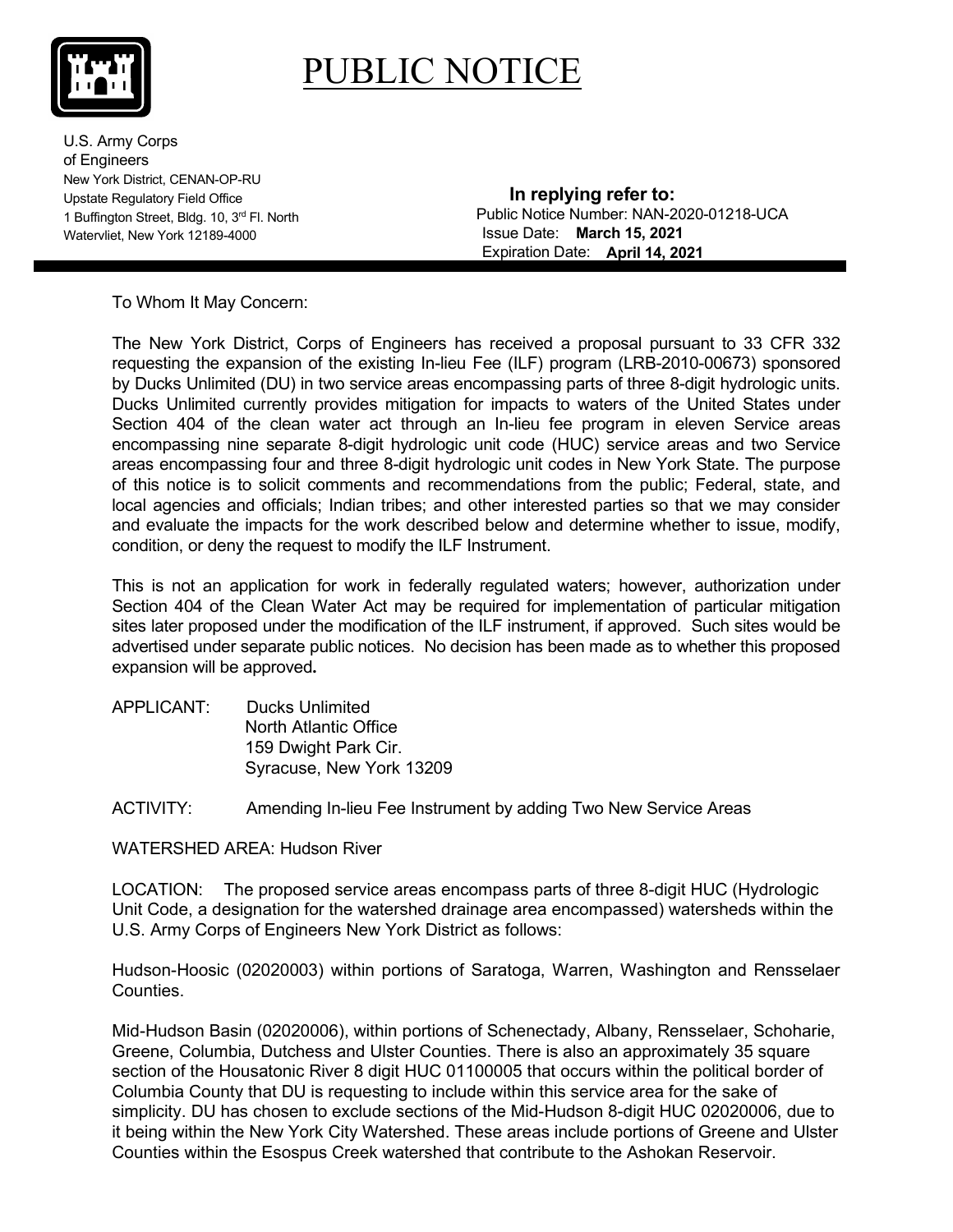DESCRIPTION OF PROPOSED ACTIVITY: Under Section 404 of the Clean Water Act (CWA), applicants requesting Department of the Army permits to discharge dredged or fill material into waters of the United States, including wetlands and streams, are often required to mitigate for permitted wetland and stream losses by creating, restoring, enhancing, or in exceptional circumstances, preserving wetlands and streams. Authorized ILF programs provide the U.S. Army Corps of Engineers (Corps) and the regulated public with an additional option for compensatory mitigation using a watershed approach, instead of permittee-responsible mitigation. The January 2012 DU ILF instrument was previously approved by the Interagency Review Team (IRT) and this proposed modification of the instrument would be in accordance with the process described in 33 CFR 332. The IRT is comprised of the Corps (Buffalo and New York Districts), the U.S. Environmental Protection Agency, the U.S. Fish and Wildlife Service, New York City Department of Environmental Protection, the U. S. Department of Agriculture-Natural Resource Conservation Service, the National Oceanic and Atmospheric Administration-National Marine Fisheries Service and the New York State Department of Environmental Conservation.

The proposed ILF expansion prospectus, is described in the document **"Ducks Unlimited— New York In-Lieu Fee Program Hudson River Service Area—Non-tidal Wetlands"**, attached to this Public Notice. This document contains all the information normally contained in a prospectus to allow for the for the modification of the ILF Instrument. If approved this modification would be incorporated as an amendment to the 2012 DU ILF program instrument.

The decision whether to issue modify the DU ILF Instrument will be based on an evaluation of the probable impact including cumulative impacts of the proposed activity on the public interest. That decision will reflect the national concern for both protection and utilization of important resources. The benefit which reasonably may be expected to accrue from the proposal must be balanced against its reasonably foreseeable detriments. All factors which may be relevant to the proposal will be considered including the cumulative effects thereof; among those are conservation, economics, aesthetics, general environmental concerns, wetlands, historic properties, fish and wildlife values, flood hazards, floodplain values, land use, navigation, shoreline erosion and accretion, recreation, water supply and conservation, water quality, energy needs, safety, food and fiber production, mineral needs, considerations of property ownership and, in general, the needs and welfare of the people.

The Corps of Engineers is soliciting comments from the public; Federal, State, and Local agencies and officials; Indian Tribes; and other interested parties in order to consider and evaluate the impacts of this proposed activity. Any comments received will be considered by the Corps of Engineers to determine whether modify the DU ILF Instrument for this proposed expansion. To make this decision, comments are used to assess impacts on endangered species, historic properties, water quality, general environmental effects, and the other public interest factors listed above. Comments are used in preparation of an Environmental Assessment and/or an Environmental Impact Statement pursuant to the National Environmental Policy Act. Comments are also used to determine the need for a public hearing and to determine the overall public interest of the proposed activity.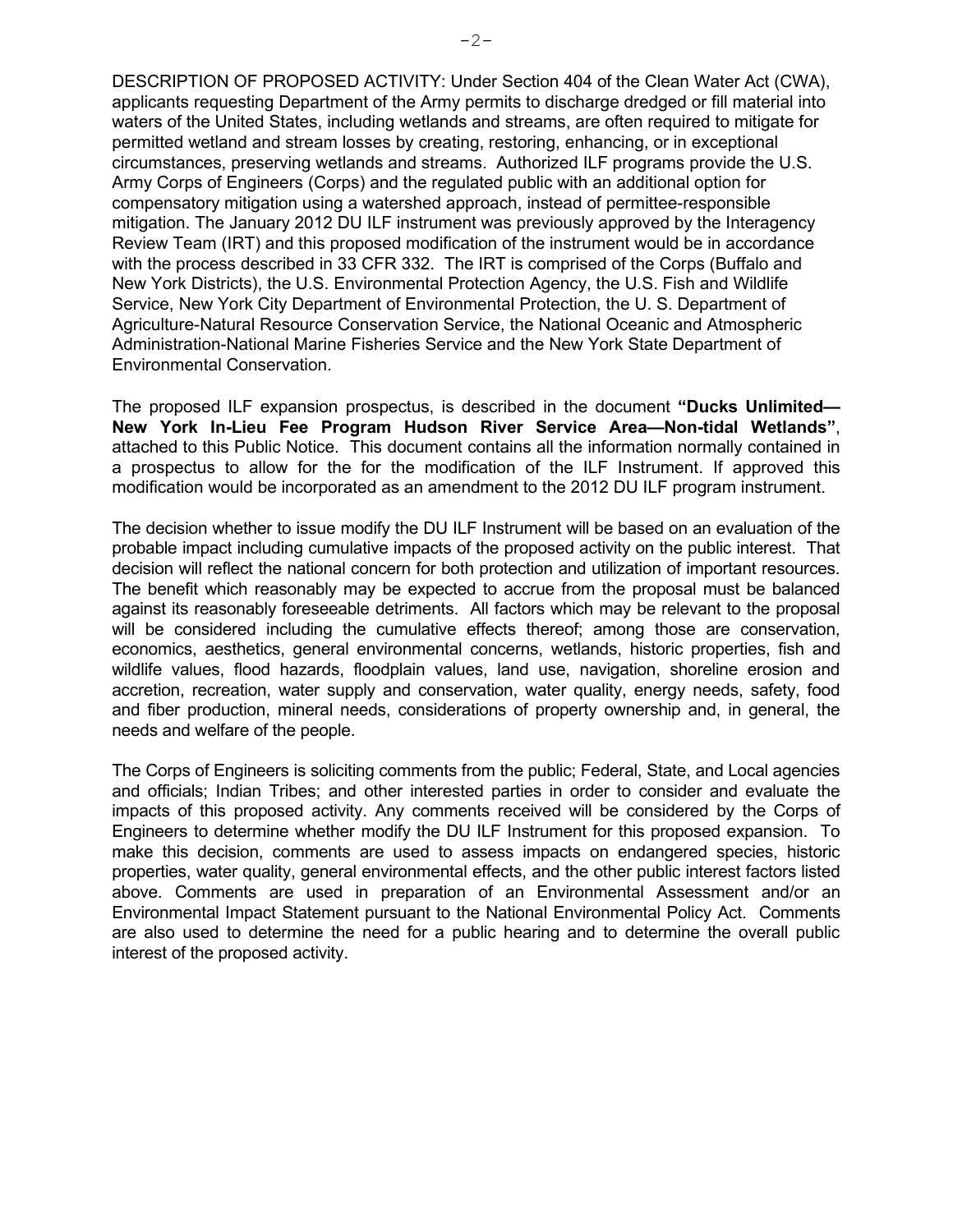ALL COMMENTS REGARDING THE PERMIT APPLICATION MUST BE PREPARED IN WRITING AND MAILED TO THE ATTENTION OF George D. Casey AT THE ABOVE ADDRESS, OR SENT VIA ELECTRONIC MAIL TO [george.d.casey@usace.army.mil,](mailto:george.d.casey@usace.army.mil) TO REACH THIS OFFICE BY THE EXPIRATION DATE OF THIS NOTICE, otherwise, it will be presumed that there are no objections to the activity. Due to COVID-19, and limited in-office mail processing procedures, it is highly recommended that comments be sent by Electronic Mail only to prevent delays.

Comments submitted in response to this notice will be fully considered during the public interest review for this instrument modification. Comments provided will become part of the public record for this instrument modification. All written comments, including contact information, will be made a part of the administrative record, available to the public under the Freedom of Information Act. The Administrative Record, or portions thereof, may also be posted on a Corps of Engineers internet web site. Due to resource limitations, this office will normally not acknowledge the receipt of comments or respond to individual letters of comment.

Any person may request, in writing, before this public notice expires, that a public hearing be held to collect information necessary to consider this application. Requests for public hearings shall state, with particularity, the reasons why a public hearing should be held. It should be noted that information submitted by mail is considered just as carefully in the permit decision process and bears the same weight as that furnished at a public hearing.

If the DU ILFP Instrument is modified for this expansion, the Corps expects that the activities associated with this modification are not likely to affect any federally endangered or threatened species or their critical habitat. However, pursuant to Section 7 of the Endangered Species Act (16 U.S.C. 1531), when a specific mitigation site is proposed under this instrument, the District Engineer would consult with the appropriate Federal agency to determine the presence of and potential impacts to listed species in the project area or their critical habitat.

If the DU ILFP Instrument is modified for this expansion, the Corps expects that the activities associated with this modification would avoid areas where known sites eligible for, or included in, the National Register of Historic Places. However, pursuant to Section 106 of the National Historic Preservation Act (36 CFR Part 800), when a specific mitigation site is proposed under this instrument, the Corps would consult with the appropriate Federal, State and Tribal Historic Preservation Officers to determine the presence of and potential impacts to known or eligible sites. Any authorization for work would include provisions for unknown archeological, scientific, prehistorical, or historical data that may be lost by work accomplished under the required permit.

If the DU ILFP Instrument is modified, reviews of activities for specific mitigation sites pursuant to Section 404 of the Clean Water Act would include application of the guidelines promulgated by the Administrator, U.S. Environmental Protection Agency, under authority of Section 404 (b) of the Clean Water Act and the applicant would obtain a water quality certificate or waiver from the appropriate state agency in accordance with Section 401 of the Clean Water Act.

In order for us to better serve you, please complete our Customer Service Survey located at:

<http://www.nan.usace.army.mil/Missions/Regulatory/CustomerSurvey.aspx>

It is requested that you communicate the foregoing information concerning the activity to any persons known by you to be interested and who did not receive a copy of this notice. If you have any questions concerning this application, you may contact George D. Casey of this office at (518) 266-6361.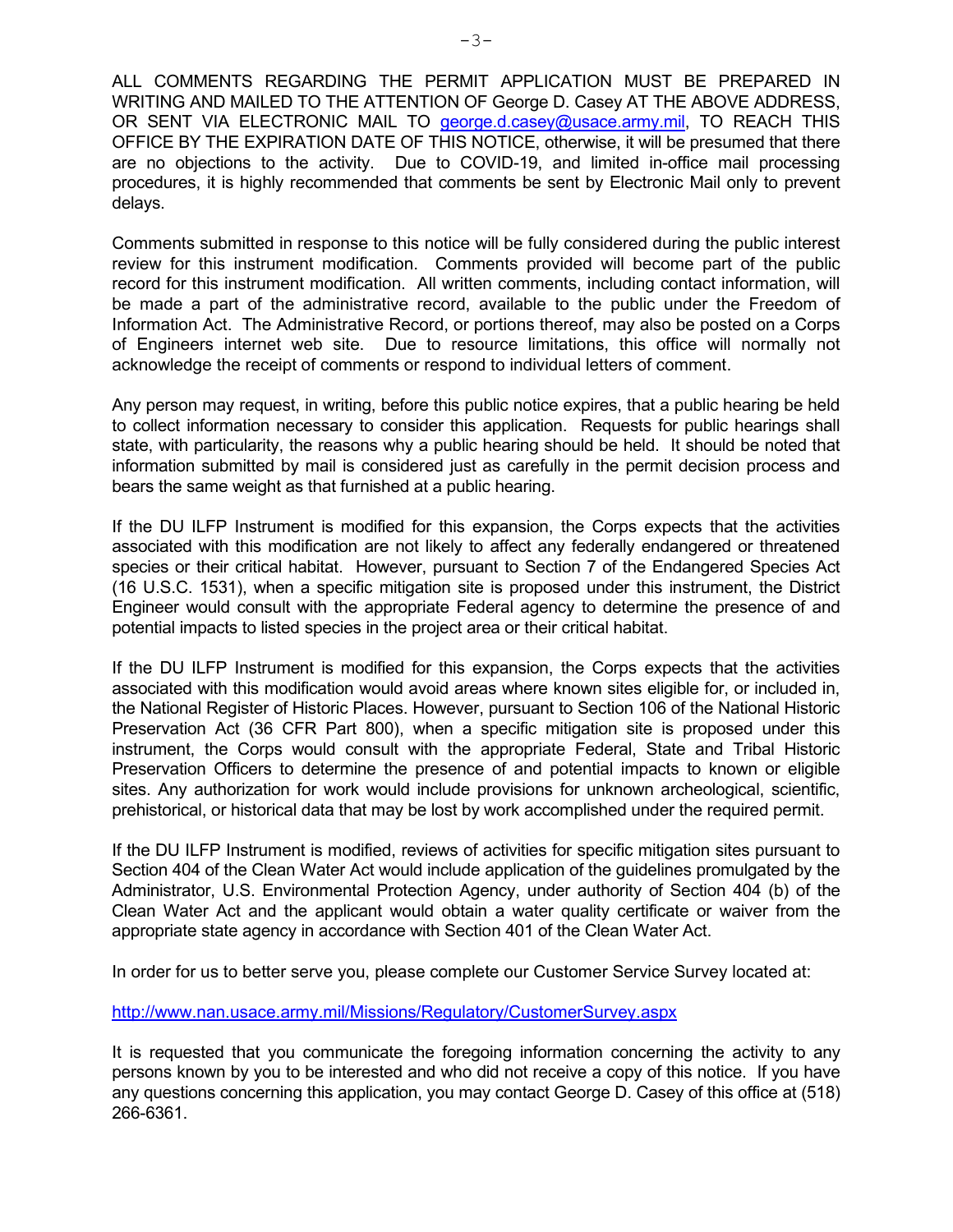Stephan A. Ryba Chief, Regulatory Branch **FOR AND ON BEHALF OF**

**Enclosures** 

http://www.nan.usace.army.mil